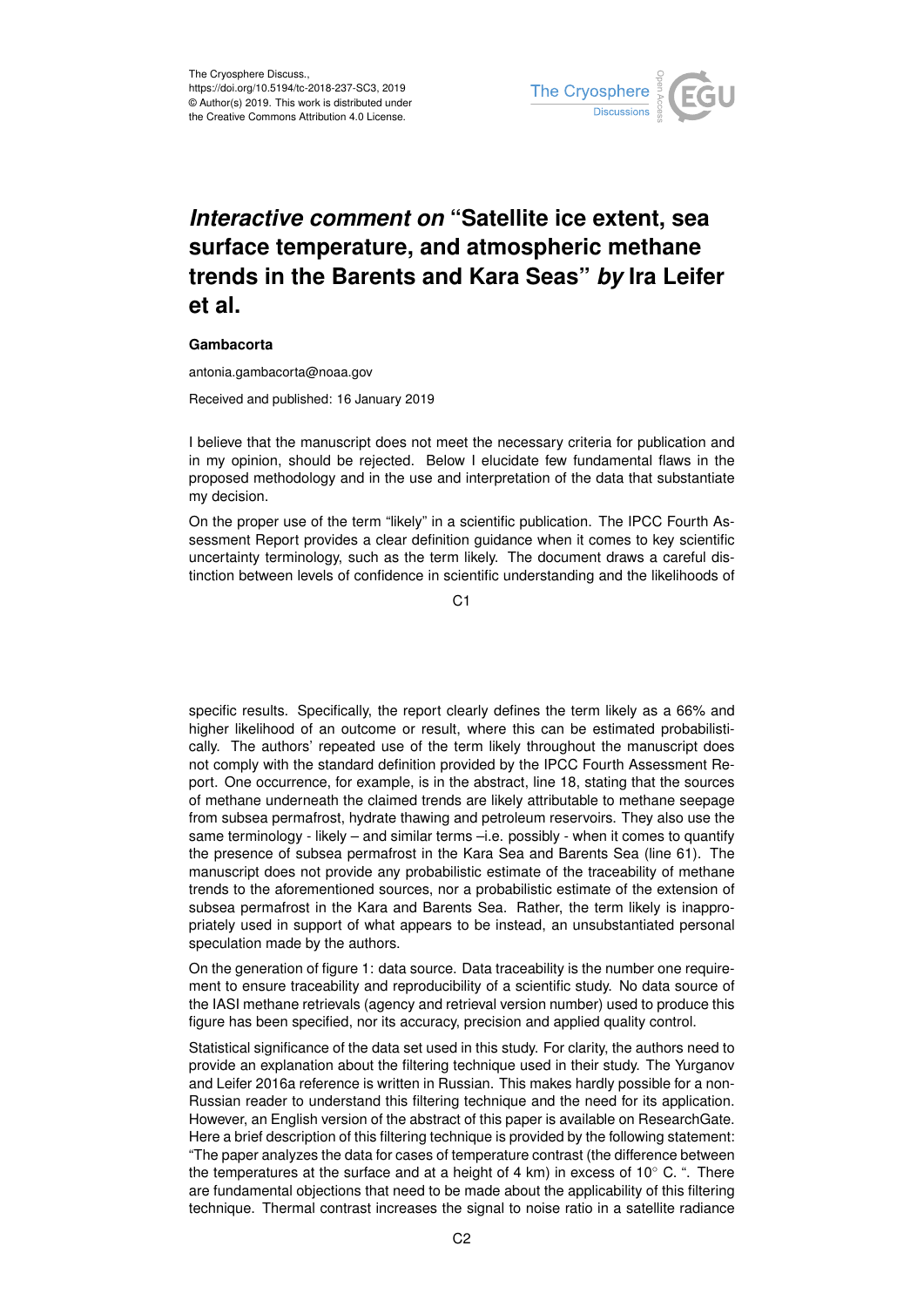measurement, enhancing the degrees of freedoms in all atmospheric retrievals, including methane. A temperature lapse rate of 5.5C/km (moist adiabat) is typically found in the tropics, with a corresponding ∼1.3 degrees of freedom in methane. Differently from the seasonally stable tropical temperature lapse rate, the arctic temperature lapse rate is observed to undergo a large diurnal and seasonal variation. A study by Gardner et al. (https://doi.org/10.1175/2009JCLI2845.1 ) used a vast domain of station data (58,000 samples collected during the period 1988 - 2007) over the Canadian arctic to measure a mean near surface lapse rate of 4.9C/km. Methane degrees of freedom over the arctic have been observed to range between 0.1 and 0.6. A thermal contrast of 10C/4km roughly corresponds to a lapse rate of 2.5C/km. This, in turn, would correspond to a much lower number of degrees of freedom than those typically found in the arctic. In other words, the technique's thresholds appears too lose unless additional filtering or manipulation of the data are applied. The authors need to provide a full description of the technique and its impact on the final yield of the data. Near surface inversions are also fairly common over the arctic. The process leading to the formation of arctic inversions have been investigated extensively. Wexler (https://doi.org/10.1175/1520- 0493(1936)64<122:CITLAA>2.0.CO;2 ) showed a radiosonde based observation of near surface temperature inversions of up to -20C/km in the northern Alaska region. Do the authors consider also negative thermal contrast? In summary, the complexity of the arctic temperature lapse rate calls for a more in depth description of this 10C/4km filtering technique and its impact on the spatial and temporal sub-sampling of the data set used in this study. If the goal was to only filter accurate methane retrievals based on their degrees of freedom, then a scatter plot of the sampled thermal contrast versus the methane retrieval degrees of freedom would demonstrate the applicability and utility of the technique. Is the data sample statistically significant? What is the average degree of freedom in the sampled data set used for this study in the end? Is it good enough for the type of climate applications pursued in this study? Is actually the thermal contrast a reliable metric to screen for "climate quality" data as opposed to more mathematically sound metrics such as the methane retrieval error estimate?

C3

On the thermal contrast and cloud free pixel filtering techniques used in the manuscript and their impact in skewing the results shown herein. Thermal contrast and clear sky conditions enhance the degree of freedom in the satellite based infrared methane retrievals. Hence, filtering the satellite methane retrieval profiles based on the correlative lapse rate and cloud occurrence is a way to filter methane retrievals with the highest degrees of freedom and improve the quality of the data set used in this study, as mentioned in the paper referenced in the caption of figure 1, Yurganov and Leifer 2016a. Nonetheless, methane emission is still present under low temperature lapse rate scenes and cloudy conditions. Incidentally, both conditions dominate the climatology of the Arctic region. These cases are not accounted for in the data set used in this manuscript and its derived conclusions. One would argue then, that upon applying this filtering technique, the data set has been altered to only represent a limited ensemble of methane retrievals. The full representativeness of the focus areas appears to have been lost. Hence the derived conclusions of this manuscript appear overall insubstantial. The above considerations are based on the assumption for which a valid and accurate correlative temperature thermal contrast data set was used. The authors never specified what data source was used to actually measure the 0-4km temperature lapse rate. Assuming that both temperature and methane retrievals are derived from the same source, the IASI (figure 1) and AIRS (figure 3 and onward) instruments, what's the uncertainty in the IASI and AIRS retrieved temperature lapse rate? Radiance measurements lack in information content from the lower troposphere, due to its higher opacity. As a result, any retrieval product – temperature, water vapor, methane, etc. - suffers by an increased uncertainty in the lower troposphere and a degraded vertical resolution. This makes it very difficult to ascertain the quality of the temperature profile in the bottom 4 km of the atmosphere. The authors did not specify the uncertainty, vertical resolution and quality control of the temperature thermal contrast used to filter the methane retrieval ensemble. A note of concern is the fact that temperature and methane retrievals from the same source are not mathematically independent from each other. Errors in the thermal contrast will inherently propagate in errors in the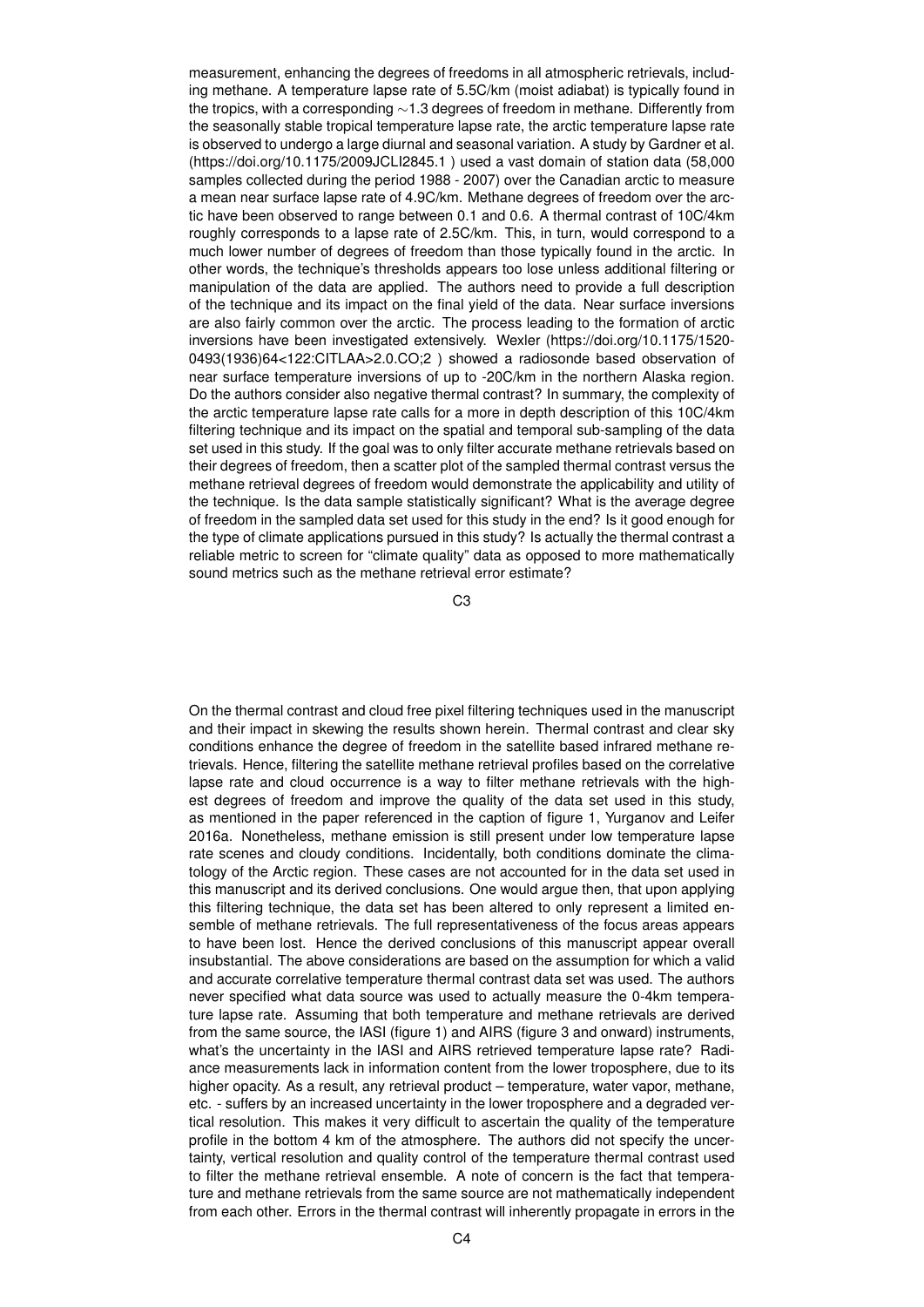methane retrievals. If thermal contrast is not accurate, the correlative methane retrieval will inherit and amplify that inaccuracy (reference: Xiong et al., 2008).

On the gridding technique used in the manuscript. Caption in Figure 1 mentions a 0.5 gridding technique. Infrared based methane retrievals are notoriously affected by high rejection over cloudy and high uncertain surface emissiviity scenes, like those characterizing the Arctic region. Was the retrieval quality control properly taken into account and if so, was a minimum acceptance yield threshold factored in during the gridding process? As a result, was the gridding performed uniformly, both spatially and temporally? The points mentioned above are important aspects that need to be taken into account during the generation of a yearly average of satellite based infrared retrieved methane, like the one in Figure 1 and the trends of figures 3 and onward. None of them have been discussed in the manuscript. This aspect raises a huge concern about the uniformity and statistically significance of the data set used in this manuscript.

On the coastal features in the 2016 methane average shown in figure 1. Coastal areas suffer from high scene dis-homogeneity at a sub-pixel scale and, for this reason, are particularly difficult scenes for a satellite based infrared methane retrieval algorithm. Extended sensitivity experiments have shown that poor knowledge of sub-pixel land and ocean emissivity properties, along with poor knowledge of sub-pixel cloud and water vapor distributions, can result in high instability in the methane retrieval (Xiong et al., 2008). The high methane retrieval values observed along the coastal areas of Norway, Greenland and Canada might be suffering from these retrieval artifacts. The authors should pay high attention in not confusing these features with real methane signals when making the conclusions stated in the manuscript pertaining the highest values of methane observed in figure 1 (lines 70-73) for example. It is imperative that the authors specify the source of the IASI data used in this study, and discuss the associated level of uncertainty and quality controls.

On the IASI and AIRS sensitivity to surface methane emissions. Points  $1 - 5$  set

C5

aside, the manuscript fundamental flaw consists in the attribution of the observed trends to lower tropospheric emission of methane. To begin with, to what pressure level do the methane value in figure 1 refer exactly? Is this a total column, an averaged methane quantity, or a surface value derived figure? Lastly but more importantly, satellite thermal Infrared based methane retrievals – like those used in this manuscript - have highest sensitivity in the mid tropospheric portion of the atmosphere over polar regions. A plot of the AIRS vertical sensitivity functions can be found in Xiong et al. 2008 (https://doi.org/10.1029/2007JG000500). IASI has higher spectral sensitivity than AIRS in the methane region, nonetheless, its instrumental noise is higher. For this reason, the overall signals to noise between the two instruments, are comparable. Hence Xiong et al. 2008 paper can legitimately be used as an indication of IASI's sensitivity to methane. Figure 1 in Xiong's paper clearly indicates almost zero sensitivity to methane in the lower troposphere, the focus of this manuscript. For the reasons mentioned above, the claims made in the manuscript, that the trends in methane are ascribable to lower troposphere methane seeped from the ocean bottom, are substantiated by no reliable observation of lower tropospheric methane.

On the authors' SST trends speculations. The authors' use of SST as a proxy for seabed temperature is based on the assumption that other mechanisms, such as meteorology, solar insolation/log-wave downwelling radiation are negligible. The authors are ignoring an important factor affecting SST over the arctic. That is the surface albedo feedback. Also in this case, the authors make no reference to the actual uncertainty in the SST data. This is important to determine the range of confidence in the derived trend. A trend with no error bar is meaningless. The authors mention the use of cloud free pixels. Later (lines 236 – 237) they specify that clouds would alter SST. One would argue that SST increases induced by warm ocean current and methane emissions due to ocean seepage occur under all sky conditions though. How did then this cloud free filtering process affect the yield of the data and skew the results of the derived trends in SST and CH4? There is an element of confusion between the use of cloud free pixels and cloud cleared pixels. At lines 254 the authors refer to the cloud cleared pixels as